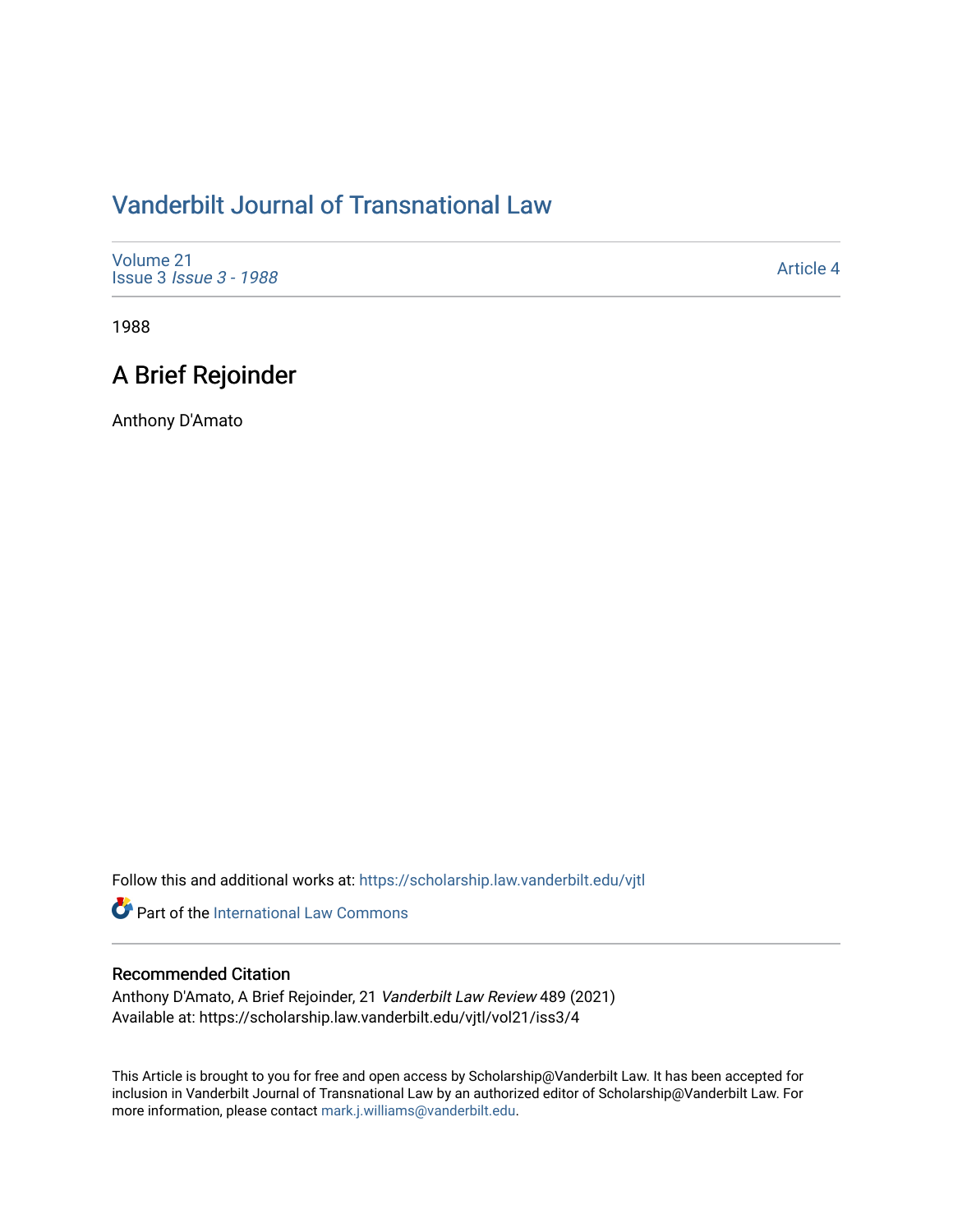### **A Brief Rejoinder**

#### *Anthony D'Amato*

Professor Weisburd's reply to my essay adds helpful insights to the fascinating issue of the impact of treaties upon customary international law. For the most part, I think the positions on both sides have been clearly drawn, leaving to the reader the ultimate judgment on the merits.

One instance where the position is not so clearly drawn, however, is the question of what custom-creating force we can find in a treaty that itself disavows its custom-creating force. If the language says that the treaty is a matter of comity only, Professor Weisburd argues that the treaty cannot give rise to a customary rule of law. My position to the contrary is that the parties cannot in this way carve out for themselves an exception to the general metarule that treaties generate custom, any more than they could effectively use treaty language to confine the treaty rule to themselves by saying, in the treaty, that their particular treaty shall have no general customary law-creating force for nonparties. In neither case do the parties have a general legislative competence that extends to nonparties.

I want to take issue with Professor Weisburd's contention that "those asserting that torture is forbidden are the ones asserting the existence of a rule, and it is therefore up to them to show that there exists consistent practice supporting that rule."' Why not just the opposite? Why not place the burden on those who assert that torture is *allowed,* and ask them to come up with a rule supporting their position? Surely there is nothing in the words of this or any other formula that places the burden of justification on one party or the other.

Professor Weisburd might answer, as he does in his *Reply*,<sup>2</sup> that there is a presumption in favor of a state's power to act. But then what about a state's power to refrain from acting? Is there a presumption in favor of that as well? If a ship in distress signals a coastal state for assistance, is there a presumption in favor of the coastal state's *inaction?* Of course, the answer to all of these questions turns on whether another state's

**<sup>1.</sup>** Weisburd, *A Reply to Professor D'Amato,* 21 **VAND. J. TRANSNAT'L** L. 473, 478 **(1988).**

<sup>2.</sup> *Id.* at 10-11.